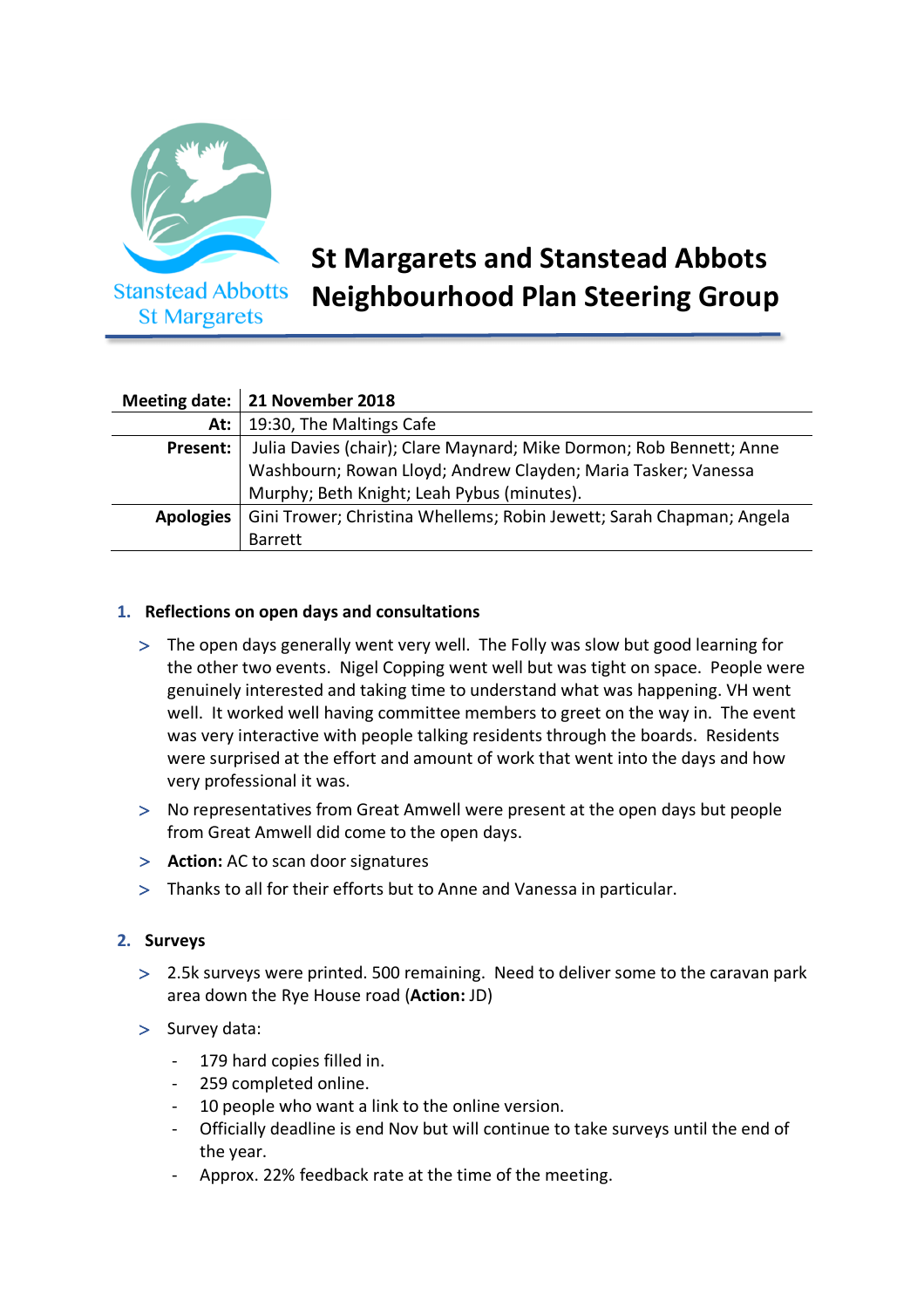- > Gaps in coverage/returns:
	- High Street is still a bit of a gap this might be because many of the houses are rented.
	- Over 75s are not prominent on line but they have tended to use the hard copies.
	- People who are renting and who are unemployed are underrepresented. Census will tell us % of rented properties. (What's the unemployment rate for the village – hidden within a household).
	- No requirement for door knocking to increase numbers.
- > Paper surveys now need logging. Plan is to meet at Gini's on 6 December to start to upload data from surveys but this will not be long enough so some will need to be done over and above the 6 Dec time.

# **3. Next steps on engagement**

- > Business group needs to meet Mike/Andrew. Need to take account of businesses across the plan area not just Maltings. Have an engagement day in Maltings with the boards up – with an additional one for businesses and invite businesses to come on that day. In the new year.
- $>$  Need to engage with schools in the new year before half term/3<sup>rd</sup> week feb. **Action:** CM to engage Helen Gillingham at St Andrews – she has experience of doing this with another school.
- > We need to be clear on want we want to get out of the schools engagement? Is the best approach to hook into the school ecology group.
- > **Action:** CM so find dates to engage on Much Hadham experience and report back to comms group. Also to find a contact for St John's School.
- > Rowan is available to go into the schools and help out with going to businesses keep Rowan informed.

### **4. Funding:**

- The steering group has worked hard to keep down the costs of community engagement by doing design work on the surveys and open day boards and printing through a company that charged cost only. Transport for the open days was also provided from within the group rather than hired. The committee had to pay for the hire of halls used for the folly and Stanstead Abbotts events. Nigel Coping was free.
- Engagement spend came in above budget by about £100 on the £946 budget.
- Current grant runs out at the end of the month. Need to put the next budget together so that we can apply for the next stage of the grant. There is £11k more that we can apply for.
- Only St Abb parish council have provided funds out of the three parishes included in the plan.
- Not clear how much the remainder of the process will cost. Parish Council is concerned that we cannot control our costs, particularly cost of consultant.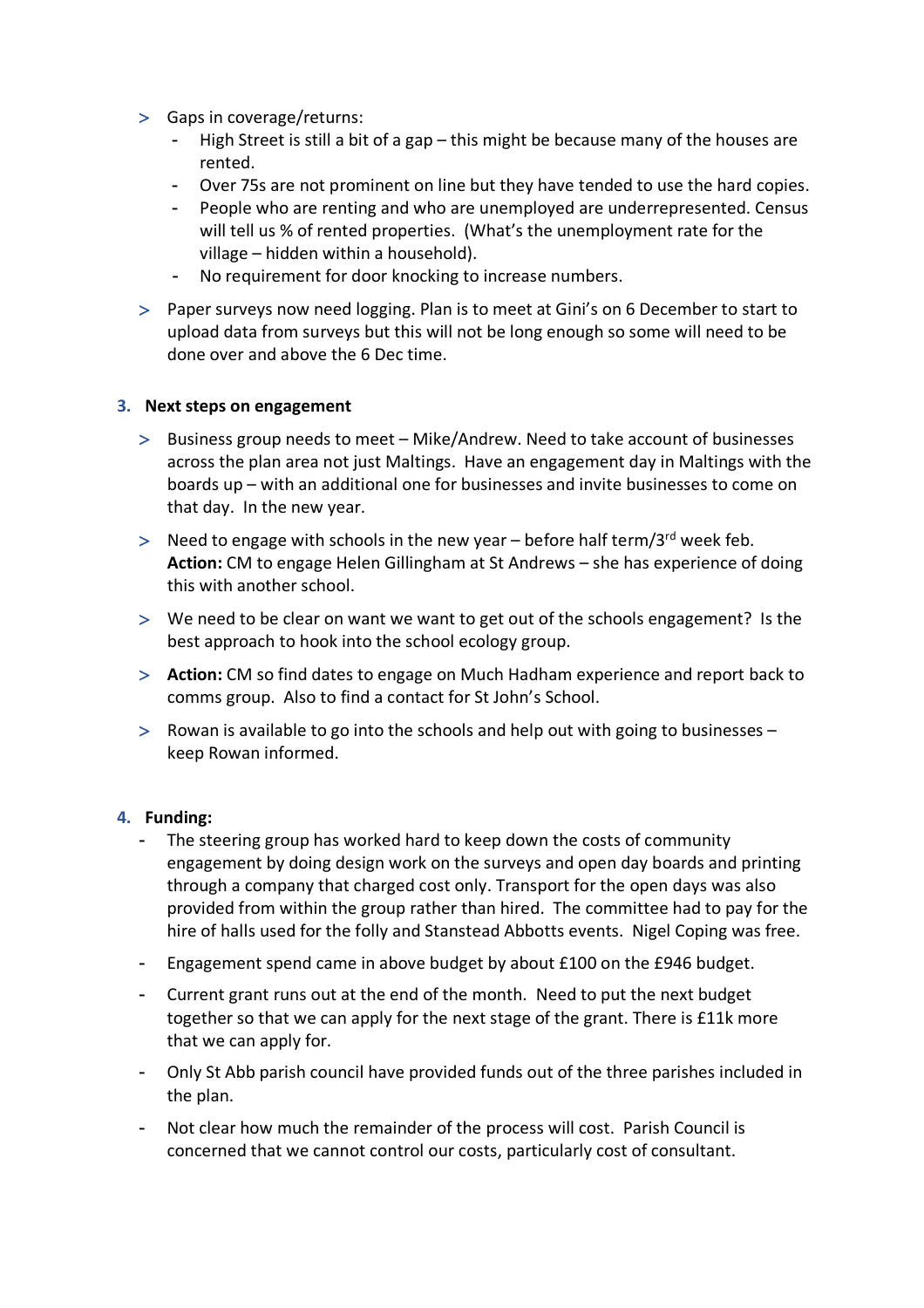- Previous cost estimates for putting together a neighbourhood plan from the consultant have been put at c.£15-18K. Buntingford cost £35k for a glossy approach.
- Need to cost up the remainder of the process as well as process so far, including logging the things that have been done for no or reduced charge. **Action:** JV to pull together a breakdown of costs for the rest of the process based on her experience with other parishes.
- A budget needs to be allocated for each sub-group who can spend within the budget allocated to them. A threshold for agreement of spend on a single item needs to be set for sub-groups but outside of that teams need to be given the freedom to get on with the work required. **Action:** VM/BK to look at using a free online process tool to work through a process for approval of spend by groups.
- **To note:** the auditor is the concern of the PC. The main concern of the auditor is that money has been spent according to the purpose of the grant and that we have copies of invoices over £1000.
- Mike Dorman has stepped forward to be the budget controller in the place of Robert Bennet, with thanks to Rob for the work he has done to date.
- > **Next steps:** 
	- Management group meeting on Friday so will raise with JV.
	- Complete a grant report that will show underspend that will need to be returned before the next phase of the grant can be applied for. **Action:** Mike D before the end of the year.
	- Mike D to take the Parish funds split to the management meeting on Friday based on the discussion at the St Abb parish council.

### **5. Sub group next steps**.

- Processing feedback from open days. Each sub group to write up their feedback and **Beth** to collate numbers through the door. Send sub-group write ups by 25 Dec. **Action:** LP to pull into a single document in the new year. **Action:** AC to scan door signatures
- **Comms groups:** 
	- Need to keep the social media engagement going feedback on facebook what has happened and the coverage from the open days to encourage people to respond. Keep it short and thank people for engaging so far and reminder of deadline. **Action:** CM to put the display boards on the website so that people can be sign posted to them.
	- Online survey leave on line until before Christmas message out to let people know we're keeping it running a bit longer. **Action:** Beth to deactivate site.
	- 120 people want email updates from the open days. Need to agree when emails are sent out and purpose. 20 of these would like to volunteer to do more – particularly housing or environment. Contact people to see if they are happy to be kept informed via the facebook page. Need to go through the surveys too to see if there are more. **Action:** CM to go through and make a list.
- Need to have a clear out of dropbox. **Action:** CM to put photos in the cloud to take them off drop box.